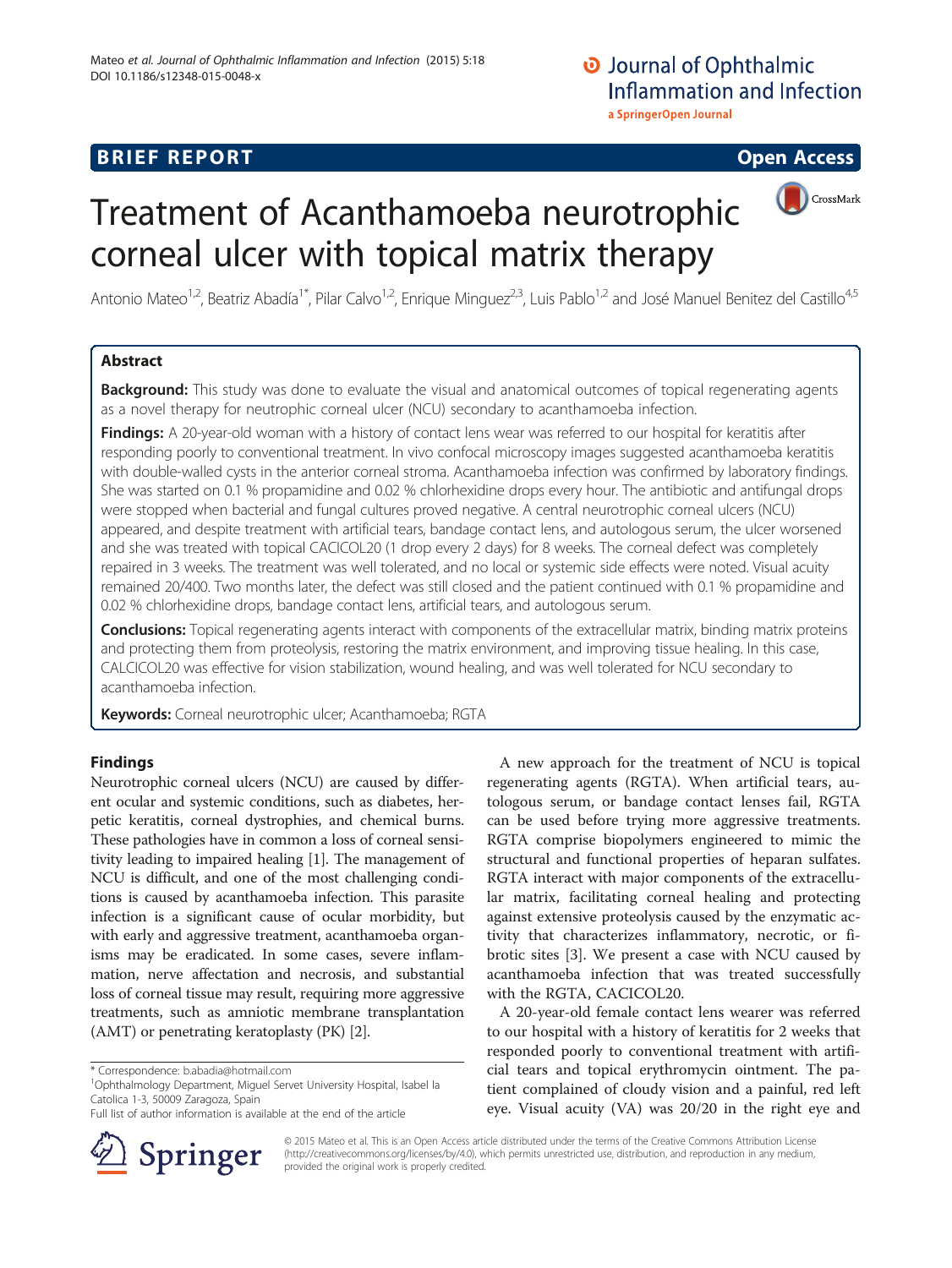20/200 in the left eye. Anterior segment examination with biomicroscopy revealed significant conjunctival injection, epithelial and stromal infiltration, and the anterior chamber was filled with 2+ cells and 1+ flare reaction. Examination of the right eye was unremarkable. Epithelial scraping was obtained and sent to the ocular pathology laboratory. Empirical treatment was started with topical vancomycin, ceftazidime, voriconazole, and amphotericin B and mydriatic agents. Confocal microscopy imaging findings were suggestive for acanthamoeba keratitis with double-walled cysts in the anterior corneal stroma. Six days later, the laboratory confirmed the presence of acanthamoeba. We started treatment with 0.1 % propamidine and 0.02 % chlorhexidine drops every hour. The antibiotic and antifungal drops were stopped when the bacterial and fungal cultures proved negative. Two months later, the cornea was still opacified with infiltration, and a central NCU appeared (Fig. 1). Decreased corneal sensitivity was noted (checked with a cotton swab prior to anesthetic). The surrounding epithelium became loose, Descemet's membrane developed folds, and the edges of the defect looked smooth and rolled. VA was 20/400. Despite the use of preservative-free artificial tears, a bandage contact lens, and autologous serum, the ulcer worsened (Fig. 2). The patient was then instructed to start using CACICOL20, instilling the eye drops in the morning, as the first eye drop, on alternate days for 8 weeks. After switching therapy, the patient was otherwise treated with preservative-free tears alone. Improvement was observed, and 3 weeks later, the defect was completely repaired (Fig. 3). VA remained 20/400. The treatment was well tolerated, and no local or systemic side effects were noted. Two months later, the defect remained closed and CACICOL20 was stopped. The patient continued with 0.1 % propamidine and 0.02 % chlorhexidine drops, a bandage contact lens, preservative-free artificial tears, and autologous serum.

Trophic ulcerations result from abnormal repair of the corneal epithelium. Management of this type of ulceration



Fig. 2 Corneal neurotrophic ulcer worsening despite intensive treatment

is very challenging. Classical treatment includes lubrication with unpreserved artificial teardrops and topical ointment with patching. If this treatment is not effective, autologous serum and topical growth factors can be used. More aggressive treatment includes temporary or permanent tarsorrhaphy, conjunctival flaps, AMT, and lamellar or PK. A new treatment approach for this type of ulcer is matrix RGTA, such as CACICOL20 (RGTA dextran and poly/carboxymethylglucose sulfate). RGTA are biopolymers engineered to replace the components involved in wound healing [[3\]](#page-2-0). CACICOL20 interacts with components of the extracellular matrix, binding matrix proteins, protecting them from proteolysis, restoring the matrix environment, and improving tissue healing.

CACICOL20 is successfully used to treat corneal dystrophies as well as corneal ulcers resistant to standard treatment. Chebbi et al. [\[4](#page-2-0)] presented 11 cases with severe corneal dystrophies and painful corneal ulcers with good results in healing. De Monchy et al. [\[5](#page-2-0)] reported a case of neurotrophic herpes ulcer successfully treated in 3 weeks with topical RGTA. Kymionis et al. [[6\]](#page-2-0) described three cases, including neurotrophic keratopathy, corneal dystrophy, and PK with persistent epithelial defects, that were treated with RGTA, and the epithelial defects were



Fig. 1 Corneal neurotrophic ulcer secondary to acanthamoeba keratitis



Fig. 3 Complete corneal healing after CACICOL20 treatment